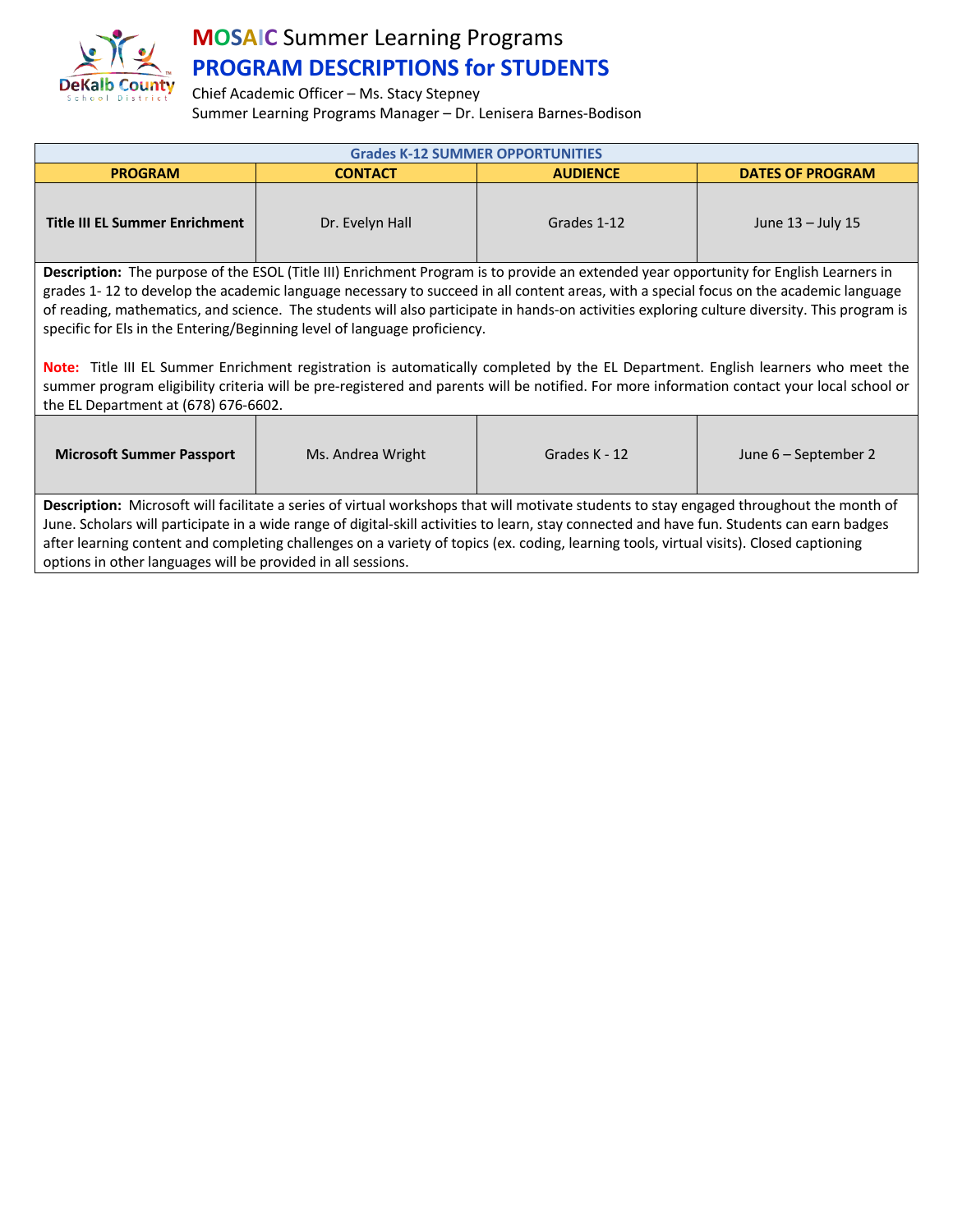

## **MOSAIC** Summer Learning Programs **PROGRAM DESCRIPTIONS for STUDENTS**

Chief Academic Officer – Ms. Stacy Stepney

Summer Learning Programs Manager – Dr. Lenisera Barnes-Bodison

| ELEMENTARY AND MIDDLE SCHOOL SUMMER OPPORTUNITIES                                                                                                                                                                                                                                                                                                                                                                                                                                                                                                                                                                                                                                                                                                                                                                                                                                  |                       |                 |                                                             |  |  |
|------------------------------------------------------------------------------------------------------------------------------------------------------------------------------------------------------------------------------------------------------------------------------------------------------------------------------------------------------------------------------------------------------------------------------------------------------------------------------------------------------------------------------------------------------------------------------------------------------------------------------------------------------------------------------------------------------------------------------------------------------------------------------------------------------------------------------------------------------------------------------------|-----------------------|-----------------|-------------------------------------------------------------|--|--|
| <b>PROGRAM</b>                                                                                                                                                                                                                                                                                                                                                                                                                                                                                                                                                                                                                                                                                                                                                                                                                                                                     | <b>CONTACT</b>        | <b>AUDIENCE</b> | <b>DATES OF PROGRAM</b>                                     |  |  |
| <b>Virtual Literacy Camp</b>                                                                                                                                                                                                                                                                                                                                                                                                                                                                                                                                                                                                                                                                                                                                                                                                                                                       | Dr. Myisha Warren     | Grades K-2      | June 13 - June 30                                           |  |  |
| Description: The Literacy Camp model is designed to incorporate not only literacy skills (fluency, comprehension, analysis) but also<br>engagement skills. Students will be exposed to a variety of reading opportunities that will also include virtual read-alouds and<br>independent reading time. Every student will have access to high quality fiction and non-fiction literature. This fun-filled camp is for our<br>students who are currently enrolled in kindergarten, first, and second grades during 2021-2022 school year.                                                                                                                                                                                                                                                                                                                                            |                       |                 |                                                             |  |  |
| <b>Scholars Academy</b>                                                                                                                                                                                                                                                                                                                                                                                                                                                                                                                                                                                                                                                                                                                                                                                                                                                            | Dr. Kimberlynn Weston | Grades 3-8      | June 13 - July 15                                           |  |  |
| Description: Scholars Academy is designed to accelerate learning for rising 3rd through 8th grade students through ELA/reading,<br>mathematics, and enrichment.                                                                                                                                                                                                                                                                                                                                                                                                                                                                                                                                                                                                                                                                                                                    |                       |                 |                                                             |  |  |
| <b>Reading Challenge</b>                                                                                                                                                                                                                                                                                                                                                                                                                                                                                                                                                                                                                                                                                                                                                                                                                                                           | Mrs. Lummie Baker     | Grades 3-5      | Session 1: May 31 - June 3<br>Session 2: June 6 - June 9    |  |  |
| Description: The Reading Challenge Summer Program is designed to motivate students to read for pleasure and share what they are<br>reading by engaging with a community of readers. Students will use the Beanstack platform to record their participation by book title<br>and minutes read. Students will participate in weekly thematic challenges.                                                                                                                                                                                                                                                                                                                                                                                                                                                                                                                             |                       |                 |                                                             |  |  |
| Serendipity                                                                                                                                                                                                                                                                                                                                                                                                                                                                                                                                                                                                                                                                                                                                                                                                                                                                        | Mrs. Emmika Atkinson  | Grades 1-6      | May $31 -$ June 3                                           |  |  |
| Description: Serendipity is offered to all identified gifted students in grades 1-6 who currently attend a school in the DeKalb County<br>School District. The goal of the summer program is to provide an enrichment opportunity that goes beyond the traditional class<br>schedule. All grades will be able to participate in daily activities in visual/performing arts, physical and health education, culinary arts,<br>world languages (Spanish), and STEM.                                                                                                                                                                                                                                                                                                                                                                                                                  |                       |                 |                                                             |  |  |
| <b>Aviation Camp</b>                                                                                                                                                                                                                                                                                                                                                                                                                                                                                                                                                                                                                                                                                                                                                                                                                                                               | Mrs. Vashonda Davis   | Grades 4-6      | Session 1: June 20 - June 24<br>Session 2: June 27 - July 1 |  |  |
| Description: Lockheed Martin Aviation Camp (LMAC) at Fernbank Science Center is a week-long activity-based camp that provides<br>hands-on aviation experiences for rising 4th to 6th grade students. The camp is packed with activities that help future aviators<br>understand science, technology, engineering, mathematics, and technology (STEM). More importantly, it will cultivate students' sense<br>of wonder, imagination, and creativity. The activities will be held in the state-of-the-art facilities at Fernbank Science Center and will be<br>taught by expert instructors. Fernbank has a celebrated history of motivating and teaching the leaders of tomorrow and Fernbank's<br>aerospace programs have won national acclaim. There are three levels of aviation camp: Level 1 - Novice Aviators, Level 2 - Veteran<br>Aviators, and Level 3 - Expert Aviators. |                       |                 |                                                             |  |  |
| <b>Girls Who Game</b>                                                                                                                                                                                                                                                                                                                                                                                                                                                                                                                                                                                                                                                                                                                                                                                                                                                              | Ms. Andrea Wright     | Grades 6-8      | June 6 - June 17                                            |  |  |
| Description: Offered through a partnership between Dell, Microsoft and Intel, the "Girls Who Game" program encourages girls to get<br>into the world of gaming, exposing them to new ways of applying STEM learning. This is an engaging technology-based program<br>designed to captivate female students in learner-driven experiences to build their technology, leadership, and communication skills.                                                                                                                                                                                                                                                                                                                                                                                                                                                                          |                       |                 |                                                             |  |  |